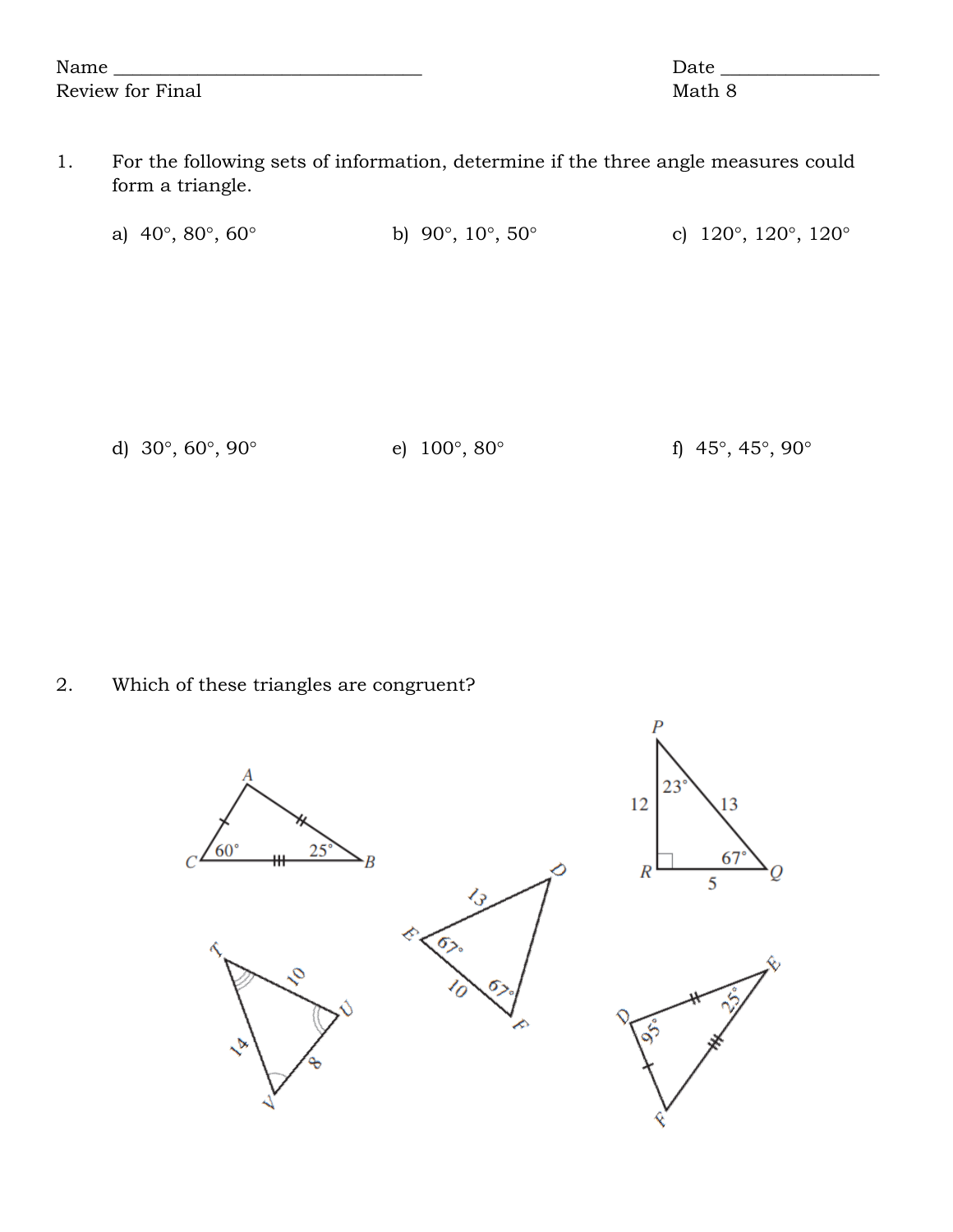3. Triangle ABC is similar to Triangle HGF. Find the missing length of each triangle.



4. Triangle TRS is similar to Triangle TMN. Find the value of x.



5. A photograph has a length of 5 inches and a width of 7 inches. The photograph is enlarged so the new length is 20 inches. What is the width of the enlargement?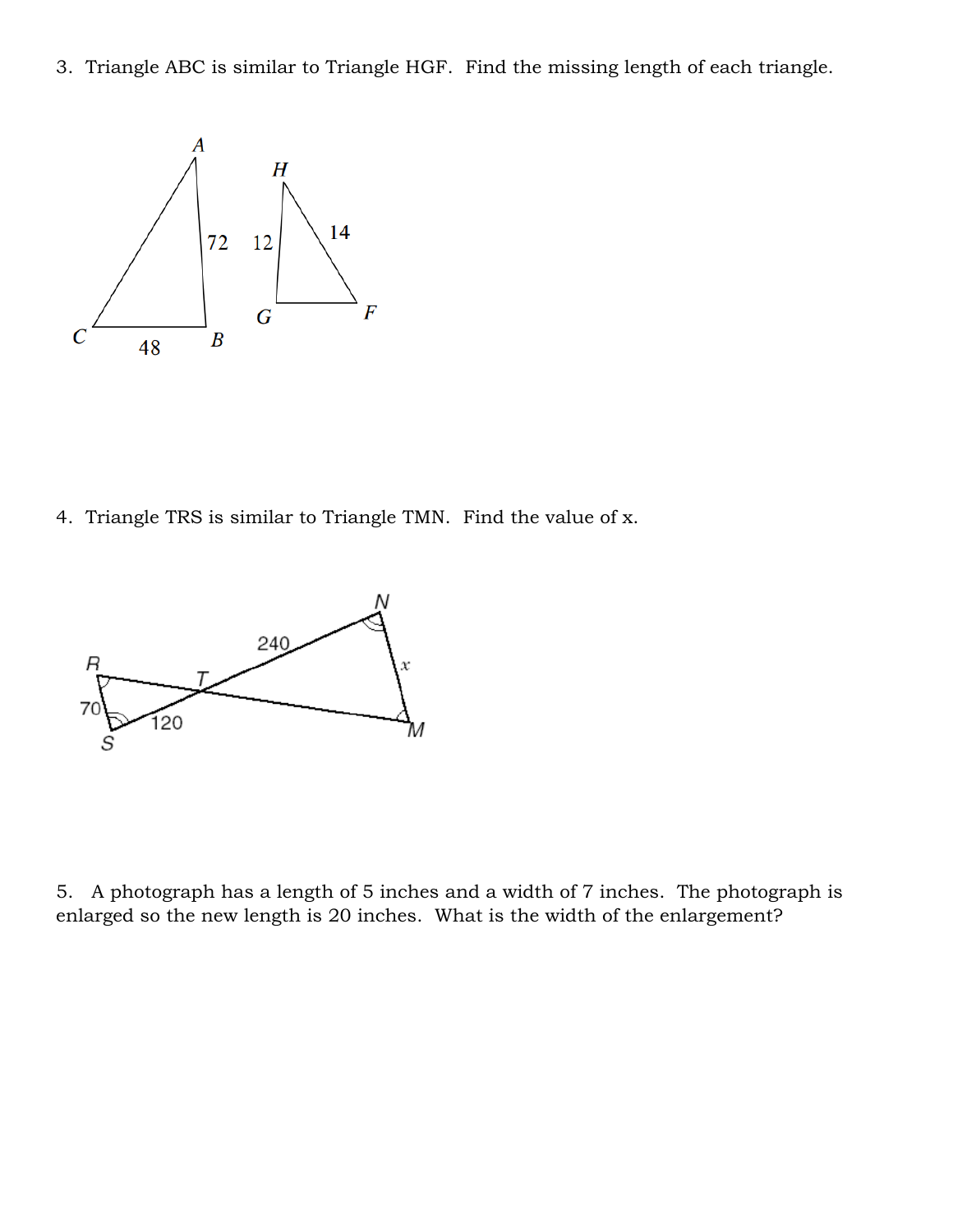6. Find the slant height, *l*, of the cone pictured below. Round your answer to the nearest tenth, if necessary.



7. Find the height of the cone in the diagram below. Round your answer to the nearest tenth, if necessary.



8. A tree is 18 ft tall and casts a shadow that is 24 feet long. Find the distance from the top of the tree, to the top of the tree's shadow.